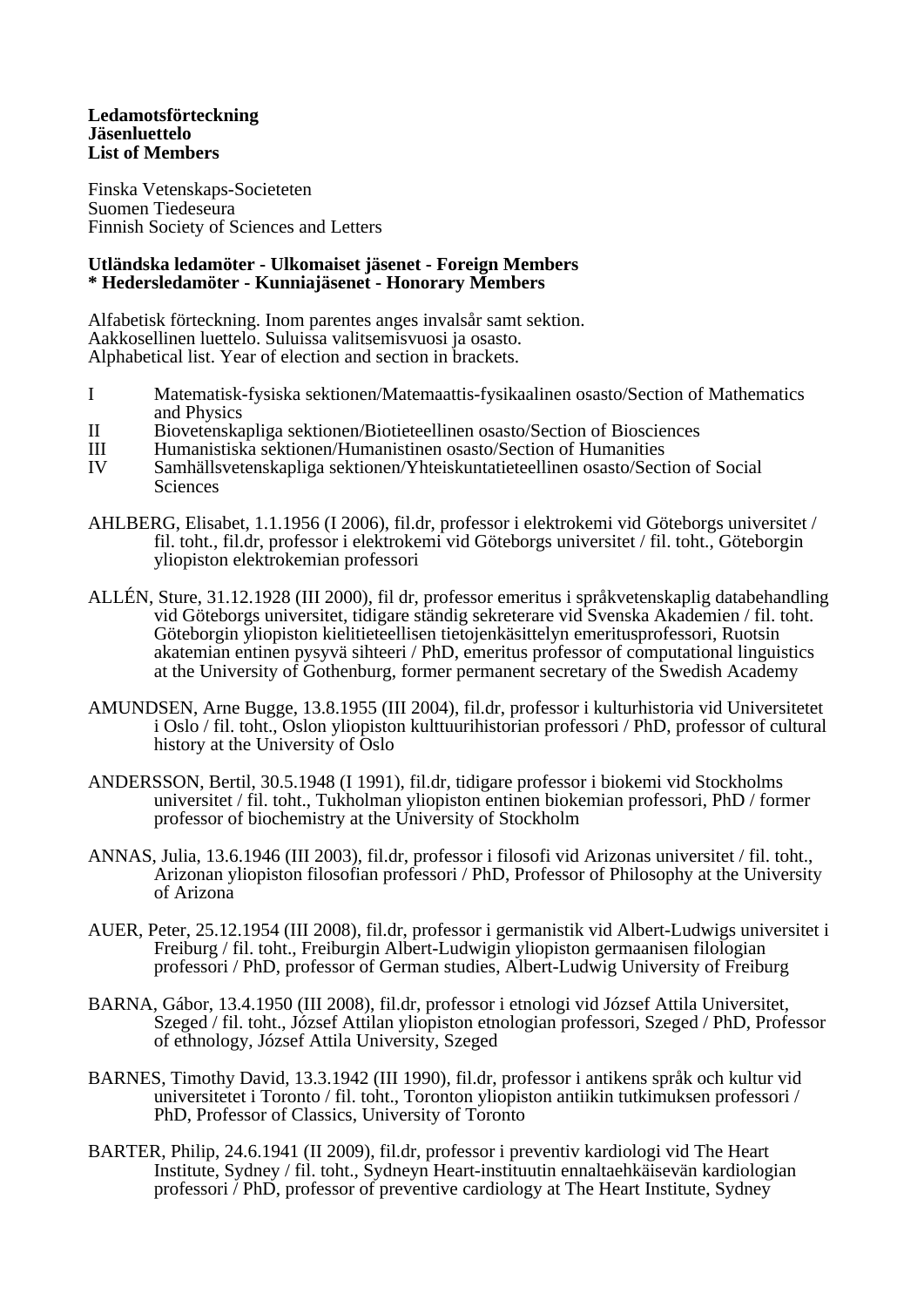- BASCONES-MARTINEZ, Antonio, -.-.1944 (II 2021), med.dr, odont.dr, professor emeritus i oral medicin vid Complutense unversitetet i Madrid / lääket.toht., hammaslääket.toht., Madridin Complutense yliopiston suulääketieteen emeritusprofessori / MD, DDS, PhD, emeritus professor of oral medicine and periodontology
- BERGGREN, Lars, 4.6.1935 (II 1997), fil.dr, professor emeritus i konstvetenskap vid Åbo Akademi / fil. toht., Åbo Akademin taidehistorian emeritusprofessori / PhD, emeritus professor of art history at the Åbo Akademi University
- BERGLUND, Björn E., 18.8.1951 (III 2005), fil.dr, professor emeritus i kvartärgeologi vid Lunds universitet / fil. toht., Lundin yliopiston kvartäärigeologian emeritusprofessori / PhD, emeritus professor of quaternary geology at the University of Lund
- BERGSTRÖM, Gunnar, 6.7.1935 (II 2005), fil.dr, professor emeritus i etologisk kemi vid Göteborgs universitet / fil. toht., Göteborgin yliopiston etologisen kemian emeritusprofessori / PhD, emeritus professor of ethological chemistry at the University of Gothenburg
- BJÖRKSTÉN, Bengt, 7.2.1940 (II 2003), med.o.kir.dr, professor emeritus i allergiforskning vid Karolinska Institutet i Stockholm / lääket. ja kir. toht., Karoliinisen instituutin allergiatutkimuksen emeritusprofessori /  $\dot{M}D$ , emeritus professor of allergy research at Karolinska Institutet in Stockholm
- BROWDER, William, 6.1.1934 (I 1990), fil.dr, professor emeritus i matetmatik vid Princeton University / fil. toht., Princetonin yliopiston matematiikan emeritusprofessori / PhD, emeritus professor of mathematics at Princeton University
- BRUUN, Christer, 4.5.1955 (III 2010), fil.dr, professor i antikens språk och kultur vid universitet i Toronto / fil. toht., Toronton yliopiston antiikin tutkimuksen professori / PhD, Professor of Classics at the University of Toronto
- CARLESON, Lennart, 18.3.1928 (I 1980), fil.dr, professor emeritus i matematik vid Uppsala universitet / fil. toht., Uppsalan yliopiston matematiikan emeritusprofessori / PhD, emeritus professor of mathematics at the University of Uppsala
- CARLSON, Carl-Edwin, 1.1.1945 (I 1995), fil.dr, professor i fysik vid Collage of William and Mary / fil. toht., fysiikan professori, Collage of William and Mary / PhD, Professor of Physics at College of William and Mary
- CATHASAIGH, Tómas O, 17.5.1942 (III 1995), fil.dr, Henry L. Shattuck-professor i iriska språket och kulturen vid Harvards universitet / fil. toht., Harvardin yliopiston iirin kielen ja kulttuurin Henry L. Shattuck-professori / PhD, Henry L. Shattuck professor of Irish Studies at Harvard University
- CLAESSON-WELSH, Lena, 15.10.1956 (II 2014), fil.dr, professor i medicinsk biokemi vid Uppsala Universitet / fil. toht., Uppsalan yliopiston lääketieteellisen biokemian professori / PhD, professor of medical biochemistry at the Univerisity of Uppsala
- CONNOR, Ulla, 23.10.1948 (III 2000), fil.dr, professor i lingvistik vid Purdue University, Indiana / fil. toht., Indianan Purdue yliopiston lingvistiikan professori / PhD, professor of linguistics at Purdue University, Indiana
- CZARNIAWSKA, Barbara, 2.12.1948 (IV 2009), ekon.dr, professor emerita i företagsekonomi vid Handelshögskolan vid Göteborgs universitet / taloust. toht., Göteborgin yliopiston kauppakorkeakoulun yritystalouden emeritaprofessori / DSc(econ), emerita professor of business administration at Gothenburg School of Business
- DELPÉRÉE, Francis, 14.1.1942 (IV 1996), professor emeritus i juridik vid Katolska universitetet i Leuven / Leuvenin katolisen yliopiston oikeustieteen emeritusprofessori / emeritus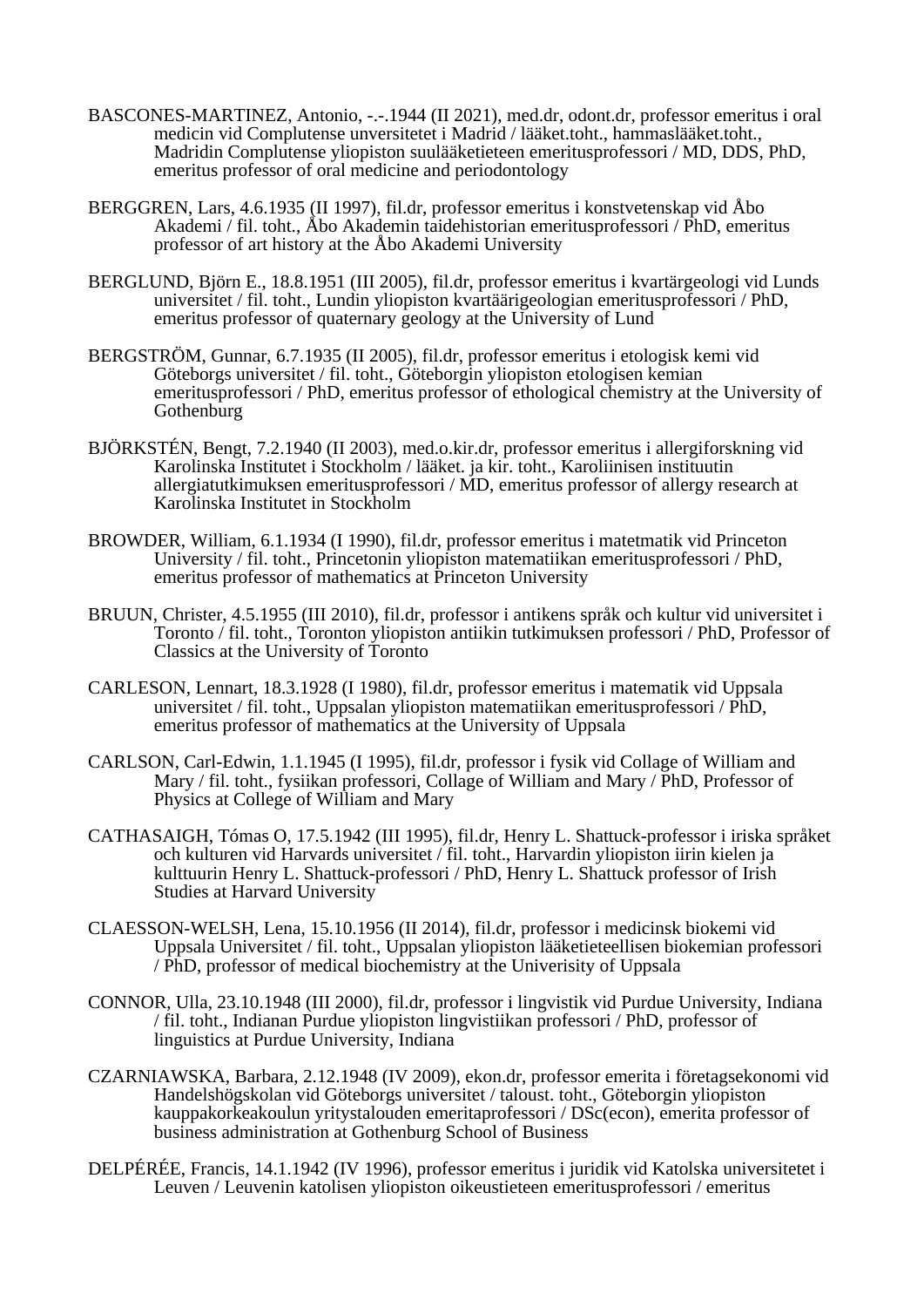professor of law the Catholic University ov Leuven

- DIEKMANN, Odo, 14.4.1948 (I 2012), fil.dr, professor i matematik vid Utrechts universitet / fil. toht., Utrechtin yliopiston matematiikan professori / PhD, professor of mathematics at Utrecht University
- ENGSTRÖM, Olof, 30.7.1943 (I 1993), professor i elektronik vid Chalmers tekniska högskola, Göteborg / Göteborgin Chalmersin teknillisen korkeakoulun elektroniikan professori / professor of electronics at Chalmers University of Technology, Gothenburg
- ERICSON, Torleif, 2.11.1930 (I 1990), fil.dr, professor, verksam vid Europeiska kärnforskningscentret CERN / fil. toht., professori, toimii Euroopan hiukkasfysiikan tutkimuslaitoksessa (CERN) / PhD, professor, active at the European Organization for Nuclear Research CERN
- FU, Congbin, 14.10.1939 (I 2014), professor, verksam vid Institute for Climate and Global Change Research & School of Atmospheric Sciences, Nanjing / professori, Institute for Climate and Global Change Research & School of Atmospheric Sciences, Nanjing / professor, Institute for Climate and Global Change Research & School of Atmospheric Sciences, Nanjing
- FØLLESDAL, Dagfinn, 22.6.1932 (III 1975), professor emeritus i filosofi vid Stanford University och tidigare professor vid universitetet i Oslo / Stanfordin yliopiston filosofian emeritusprofessori ja Oslon yliopiston entinen professori / emeritus professor of philosophy at Stanford University and former professor of the University of Oslo
- GABLER, Hans Walter, 21.1.1938 (III 2021), fil.dr, professor emeritus i engelsk filologi och editionsvetenskap vid Ludwig-Maxilimilians-Universität Munchen / fil.toht., Ludwig-Maxilimilians-Universität Munchenin yliopiston englantilaisen filologian ja editiotieteen emeritusprofessori / PhD, emeritus professor of English literature and editorial scholarship at the Ludwig-Maximilians-University in Munich
- GAMBIER, Yves, 20.1.1949 (III 2013), fil.dr, professor emeritus i översättningsvetenskap vid Åbo universitet / fil. toht., käännöstieteen emeritusprofessori, Turun yliopisto / PhD, emeritus professor of translation studies at the University of Turku
- GERNER, Kristian, 25.5.1942 (IV 1991), fil.dr, professor emeritus i historia vid Uppsala universitet / fil. toht., Uppsalan yliopiston historian emeritusprofessori / PhD, emeritus professor of history at Uppsala University
- GOLDMAN, Robert, 23.7.1939 (II 2014), professor i cell- och molekylärbiologi vid Feinberg School of Medicine, Northwestern University / Northwestern University, Feinberg School of Medicinin solu- ja molekyylibiologian professori / Professor of cell and molecular biology at Feinberg School of Medicine, Northwestern University
- GRIMMEISS, Hermann, 1.1.1930 (I 1980), professor emeritus i fasta tillståndets fysik vid Lunds universitet / Lundin yliopiston kiinteän olomuodon fysiikan emeritusprofessori / emeritus professor of solid state physics at Lund University
- GUO, Huadong, 6.10.1950 (I 2017), generaldirektör, Institute of Remote Sensing and Digital Earth (RADI), Chinese Academy of Sciences / pääjohtaja, Chinese Academy of Sciencesin Institute of Remote Sensing and Digital Earthin (RADI), professori / Director General, Institute of Remote Sensing and Digital Earth (RADI), Chinese Academy of Sciences
- GUSTAFSSON, Jan-Åke, 4.8.1943 (II 2008), med.dr, fil.dr, tidigare professor i medicinsk näringslära vid Karolinska Institutet I Stockholm / lääket. toht., fil. toht., Karolinska Institutetin entinen lääketieteellisen ravinto-opin professori / MD, PhD, former professor of medical nutrition science at the Karolinska Institutet in Stockholm

GUSTAFSSON, Martin, 23.2.1970 (III 2017), fil.dr, professor i filosofi vid Åbo Akademi / fil.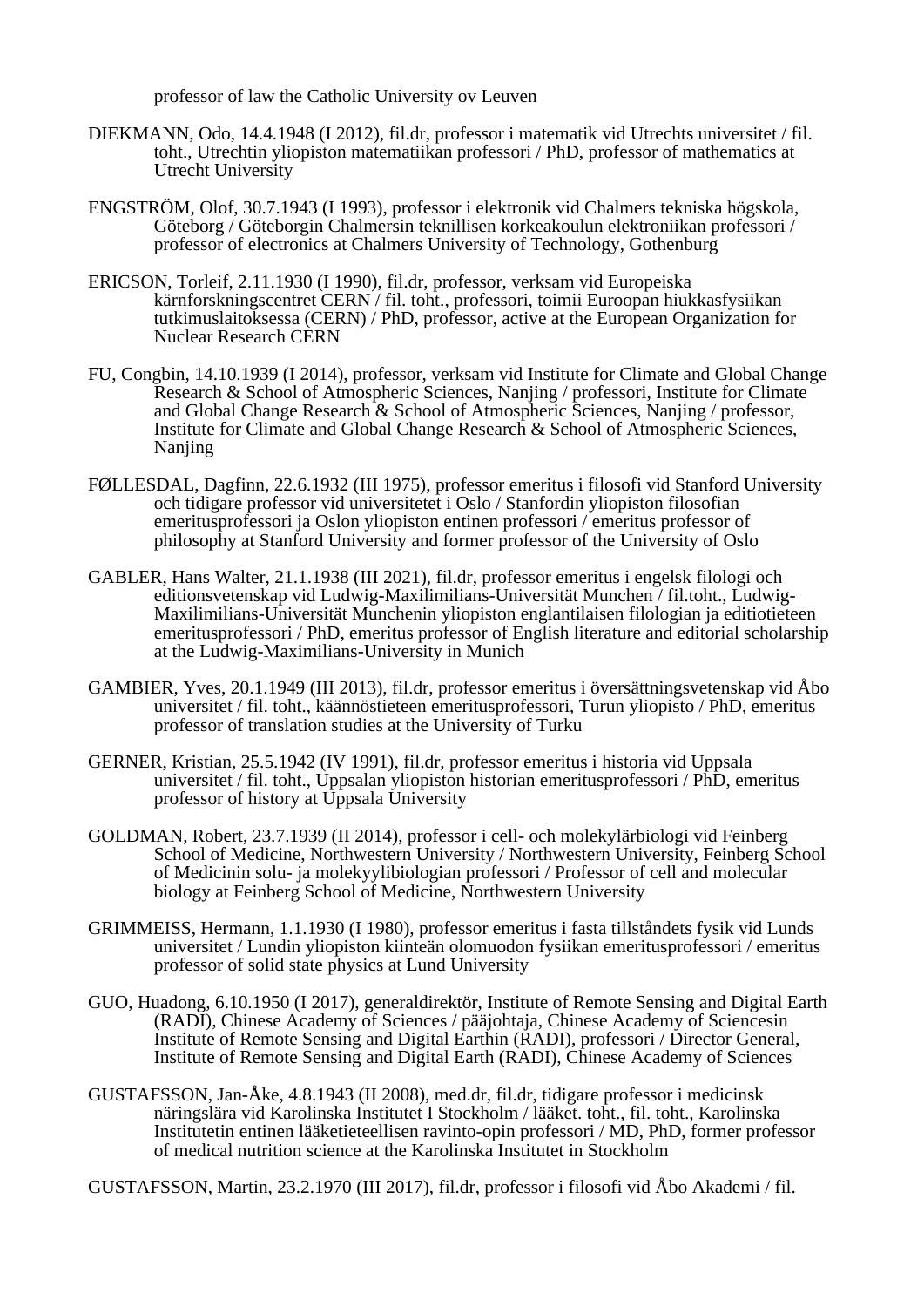toht., Åbo Akademin filosofian professori / PhD, professor of philosophy at Åbo Akademi University

- HANSSON, Bill S., 12.1.1959 (II 2013), fil.dr, professor i luktsinnets ekologi vid Max Planckinstitutet i Jena / fil. toht., Jenan Max Planck-instituutin hajuaistin ekologian professori / PhD, professor of olfactory ecology at the Max Planck Institute in Jena
- HARRIS, William Vernon, 13.9.1938 (III 1988), fil.dr, före detta professor i historia vid Columbia universitet / fil. toht., Columbian yliopiston entinen historian professori / PhD, former professor of history, Columbia University
- HAVERLING, Gerd, 28.12.1955 (III 2014), fil.dr, professor i latin vid Uppsala Universitet / fil. toht., Uppsalan yliopiston latinan kielen professori / PhD professor of latin at Uppsala **University**
- HELDIN, Carl-Henrik, 9.8.1952 (II 2006), fil.dr, professor i molekylär cellbiologi vid Uppsala universitet / fil. toht., Uppsalan yliopiston molekyyli- ja solubiologian professori / PhD, professor of cell and molecular biology at Uppsala University
- HELENIUS, Ari, 3.9.1944 (II 1994), fil.dr, professor emeritus i cellbologi och biologi vid Eidgenössische Technische Hochschule i Zürich / fil.toht., Zürichin Eidgenössische Technische Hochschulenin / solubiologian ja biologian emeritusprofessori
- HOFFMANN, Roald, 18.7.1937 (I 1988), fil.dr, Frank H. T. Rhodes Professor Emeritus of Humane Letters, Cornell University / fil. toht., Cornellin yliopiston Frank H. T. Rhodes Professor Emeritus of Humane Letters / PhD, Frank H. T. Rhodes Professor Emeritus of Humane Letters, Cornell University
- \* HOLMSTRÖM, Bengt, 18.4.1949 (IV 1992), fil.dr, professor i ekonomi vid Massachusetts Institute of Technology, Sveriges Riksbanks pris i ekonomisk vetenskap till Alfred Nobels minne år 2016 / fil. toht., Massachusetts Institute of Technologyn taloustieteen professori, Ruotsin keskuspankin taloustieteen palkinto Alfred Nobelin muistoksi vuonna 2016 / PhD, professor of economics and management Massachusetts Institute of Technology, the Central Bank of Sweden Nobel Memorial Prize in Economic Sciences in 2016
- HYLTENSTAM, Kenneth, 3.4.1945 (III 2005), fil.dr, professor emeritus i tvåspråkighetsforskning vid Stockholms universitet / fil. toht., Tukholman yliopiston kaksikielisyystutkimuksen emeritusprofessori / PhD, emeritus professor of bilingualism at Stockholm University
- HÖKFELT, Tomas, 29.6.1940 (II 1986), fil.dr, professor emeritus i histologi med cellbiologi vid Karolinska Institutet i Stockholm / fil. toht., Karolinska Institutetin histologian ja solubiologian emeritus professori / PhD, emeritus professor of histology with cell biology at the Karolinska Institutet in Stockholm
- JOHNSON, Anthony, -.-.1956 (III 2015), fil.dr, professor i engelska språket och litteraturen vid Åbo Akademi / fil. toht., Åbo Akademin englannin kielen ja kirjallisuuden professori / PhD, professor of English language and literature at Åbo Akademi University
- JÄNTERÄ-JAREBORG, Maarit, 10.5.1954 (IV 2007), jur.dr, professor i internationell privat- och processrätt vid Uppsala universitet / oikeust. toht., Uppsalan yliopiston kansainvälisen yksityis- ja prosessioikeuden professori / JD, professor of private international law and international civil procedure at Uppsala University
- JÖRESKOG, Karl Gustav, 25.4.1935 (IV 1993), professor emeritus i multivariat statistisk analys vid Uppsala universitet / Uppsalan yliopiston monimuuttuja-analyysin emeritusprofessori / emeritus professor of multivariate statistical analysis at Uppsala university
- KACPRZYK, Janusz, 12.7.1947 (IV 2017), fil.dr, professor, Systems Research Institute, Polish Academy of Sciences, Warszawa / fil. toht., Systems Research Institute, Polish Academy of Sciences, Varsova / PhD, DSc, professor, Systems Research Institute, Polish Academy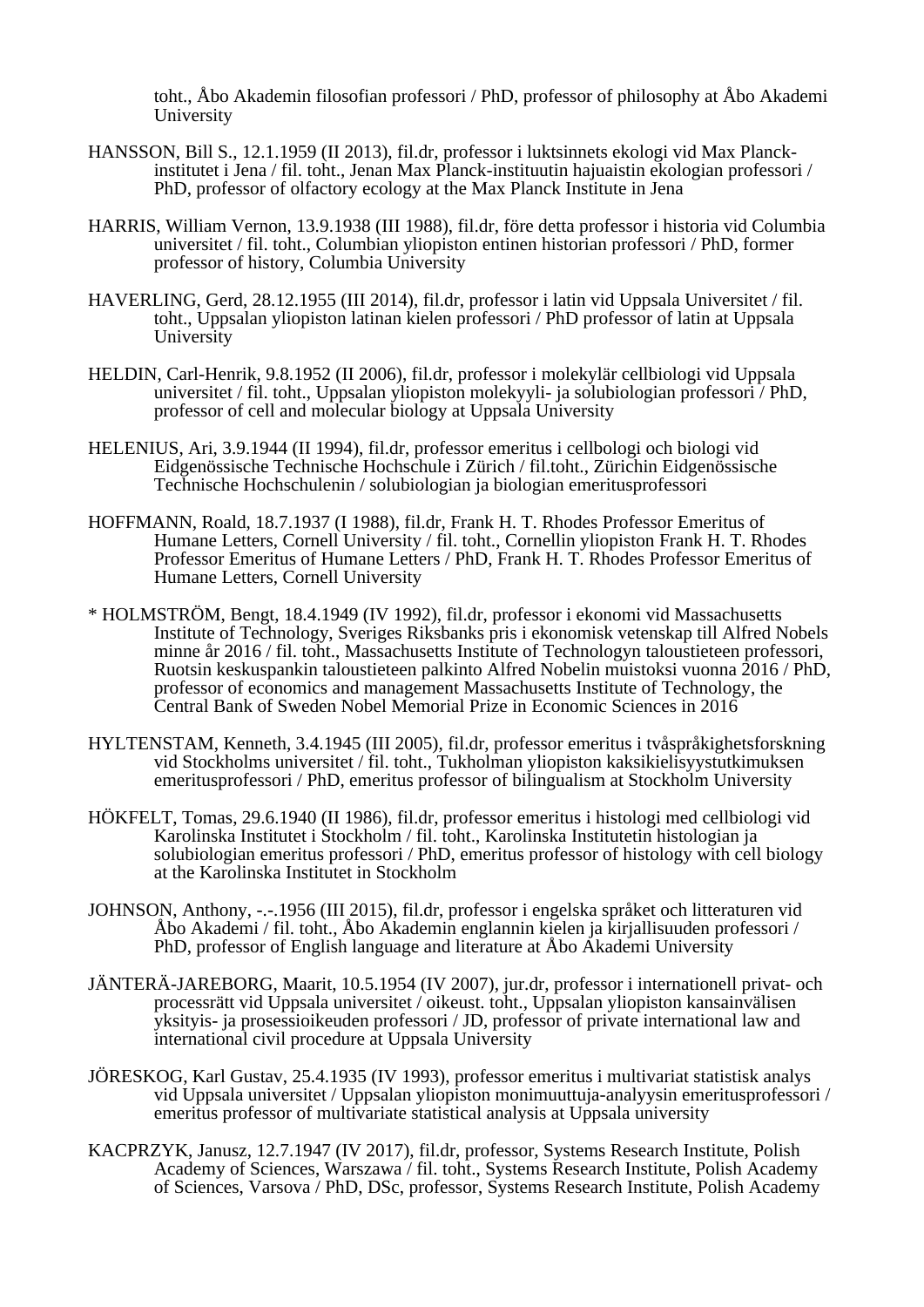of Sciences, Warsaw

- KAILA, Ville, 6.12.1983 (I 2020), fil.dr, professor i biokemi vid Stockholms universitet / fil.toht., Tukholman yliopiston biokemian professori / PhD, professor of biochemistry at the Stockholm University
- KHOKHLOV, Alexei Removich, 10.1.1954 (I 1997), fil.dr, professor i polymerfysik och kristallfysik vid Moskvas sftatliga universitet / fil. toht., Moskovan valtionyliopiston polymeerifysiikan ja kristallifysiikan professori / DSc, Professor of polymer physics and crystallophysics at Moscow State University
- KNEMEYER, Franz-Ludwig, 3.5.1937 (IV 1992), jur.dr, professor emeritus i offentlig rätt, speciellt förvaltningsrätt vid Würzburgs universitet / oikeust. toht., Würzburgin yliopiston julkisoikeuden, erityisesti hallinto-oikeuden emeritusprofessori / JD, emeritus professor in public law, in particular administartive law at the University of Würzburg
- KORNFELD, Stuart, 4.10.1936 (I 1987), med.dr, professor emeritus i kemi vid Washington University / lääket. toht., Washingtonin yliopiston kemian emeritusprofessori / MD, emeritus professor of chemistry at Washington University
- KOTLER, Philip, 27.5.1931 (IV 1978), ekon.dr., professor emeritus i bokföring vid Northwestern University, Illinois / taloust. toht. Illinoisin Northwestern Universityn markkinoinnin emeritusprofessori / PhD (econ), emeritus professor of marketing at Northwestern University, Illinois
- LAINE, Mikko, 19.2.1969 (I 2012), fil.dr, professor i teoretisk fysik vid Berns universitet / fil. toht., Bernin yliopiston teoreettisen fysiikan professori / PhD, professor of theoretical physics at the University of Bern
- LEVI, Lennart, 20.5.1930 (II 1992), med.dr, professor emeritus i psykosocial miljömedicin vid Karolinska Institutet i Stockholm / lääket. toht., Karolinska Institutetin psykososiaalisen ympäristölääketieteen emeritusprofessori / MD, emeritus professor of psychosocial environmental medicin at the Karolinska Institutet in Stockholm
- LINDBERG, Bo, 5.7.1946 (III 2009), fil.dr, professor i idé- och lärdomshistoria vid Göteborgs universitet / fil. toht., Göteborgin yliopiston aate- ja oppihistorian professori / PhD, professor of history of science and ideas at the University of Gothenburg
- LINDBERG, Susanna, 11.4.1966 (III 2020), fil.dr, professor i filosofi vid universitetet i Leiden / fil.toht., Leidenin yliopiston filosofian professori / PhD, professor of continental philosophy at the University of Leiden
- LINDQVIST, Peter, 8.3.1951 (I 1998), fil.dr, professor i matematik vid Norges teknisknaturvetenskapliga universitet i Trondheim / fil. toht., Norjan teknillis-luonnontieteellisen yliopiston (Trondheim) matematiikan professori / PhD, professor of mathematics at the Norwegian University of Science and Technology in Trondheim
- LINELL, Per, 15.5.1944 (III 2000), fil.dr, professor emeritus i kommunikation vid Göteborgs universitet / fil. toht., Göteborgin yliopiston kommunikaation emeritusprofessori / PhD, emeritus professor of communication at the University of Gothenburg
- LOHR, Lawrence L., 29.5.1937 (I 1996), fil.dr, professor emeritus i kemi vid University of Michigan / fil. toht., Michiganin yliopiston kemian emeritusprofessori / PhD, emeritus professor of chemistry at the University of Michigan
- LUNDQVIST, Thomas, 23.6.1932 (I 1996), fil.dr, professor emeritus i geologi vid Göteborgs universitet / fil. toht., Göteborgin yliopiston geologian emeritusprofessori / PhD, emeritus professor of geology at the University of Gothenburg.

LUTZ, Wolfgang, 10.12.1956 (IV 2013), fil.dr. professor i statistik vid Wiens univeristet / fil. toht.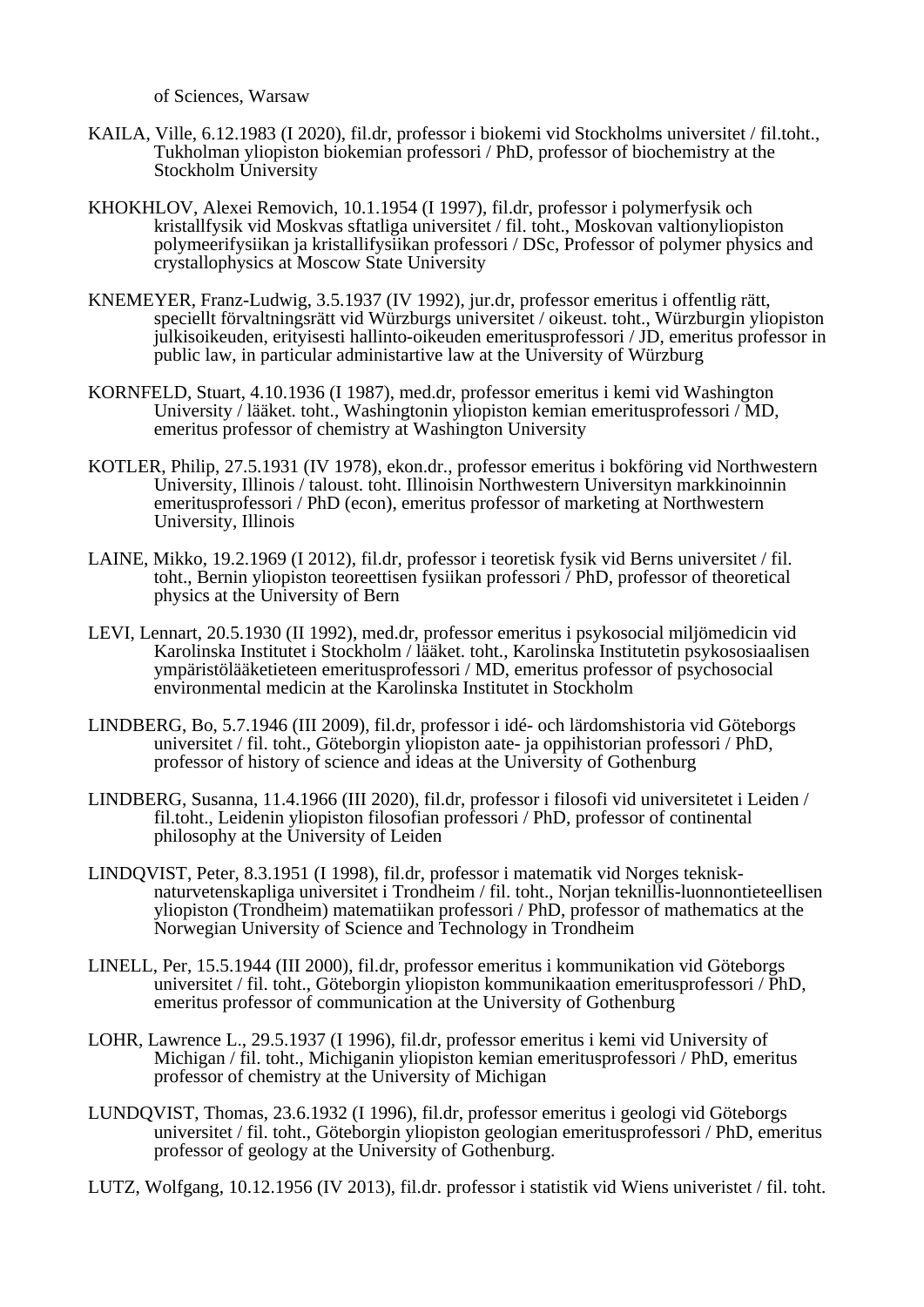Wienin yliopiston tilastotieteen professori / PhD, professor of statistics at Vienna University

- LÖFGREN, Orvar, 1.1.1943 (III 1995), fil.dr, professor emeritus i etnologi vid Lunds universitet / fil. toht., Lundin yliopiston etnologian emeritusprofessori / PhD, emeritus professor of ethnology at Lund University
- MALM, Mats, 10.5.1964 (III 2019), fil.dr, professor i litteraturvetenskap vid Göteborgs universitet, Svenska Akademiens ständige sekreterare / fil. toht., Göteborgin yliopiston kirjallisuustieteen professori, Ruotsalaisen Akatemian pysyvä sihteeri / Ph.D, professor of comparative literature at the University of Gothenburg, permanent secretary of the Swedish Academy
- MANDL, Heinz, 21.5.1937 (IV 1997), fil.dr, professor emeritus i pedagogisk psykologi vid Ludwig-Maximilian-Universitetet i München / fil. toht., Münchenin Ludwig-Maximilianyliopiston kasvatustieteellisen psykologian emeritusprofessori / PhD, emeritus professor of educational psychology at the Ludwig-Maximilian University, Munich
- MUSSGNUG, Reinhard, 26.10.1935 (IV 1989), jur.dr, professor emeritus i offentlig rätt vid Heidelbergs universitet / oikeust. toht., Heidelbergin yliopiston julkisoikeuden emeritusprofessori / JD, emeritus professor in public law at Heidelberg University
- MUSTELIN, Tomas, 19.2.1960 (II 2006), med.dr, forskningsdirektör vid Amgen, Seattle / lääket. toht., tutkimusjohtaja, Amgen, Seattle / MD, research director at Amgen, Seattle
- MÖLLER, Håkan, 17.10.1959 (III 2015), teol.dr, fil.dr, professor i litteraturvetenskap vid Göteborgs universitet / teol. toht., fil. toht., Göteborgin yliopiston kirjallisuustieteen professori / TD, PhD, professor of general literature studies at the University of Gothenburg
- NAILS, Debra, 15.11.1950 (III 2016), fil.dr, professor i filosofi vid Michigan State university / fil. toht., Michiganin osavaltion yliopiston filosofian professori / PhD, professor of philosophy at Michigan State University
- NEXØ, Ebba, 4.10.1943 (II 2003), med.dr, professor i klinisk kemi vid Århus universitet / lääket. toht,. Aarhusin yliopiston kliinisen kemian professori / MD, professor of clinical chemistry at Aarhus University
- NIEMI, Antti, 13.12.1956 (I 2000), fil.dr, professor i teoretisk fysik vid Uppsala universitet / fil. toht., Uppsalan yliopiston teoreettisen fysiikan professori / PhD, professor of theoretical physics at Uppsala University
- NORDÉN, Bengt, 15.5.1945 (I 2008), fil.dr, professor emeritus i fysikalisk kemi vid Chalmers tekniska högskola, Göteborg / fil. toht., Chalmersin teknillisen korkeakoulun (Göteborg) fysikaalisen kemian emeritusprofessori / PhD, emeritus professor of physical chemistry at Chalmers University of Technology, Gothenburg
- NORDMAN, Christer, 23.1.1925 (I 1995), fil.dr, professor emeritus i kemi vid University of Michigan / fil. toht., Michiganin yliopiston kemian emeritusprofessori / PhD, emeritus professor of chemistry at the University of Michigan
- OLESEN, Jens E., 18.12.1950 (III 2007), fil.dr, professor emeritus i nordisk historia vid Ernst Moritz Arndt Universitetet i Greifswald / fil. toht. Greifswaldin Ernst Moritz Arndt yliopiston pohjoismaisen historian emeritusprofessori / PhD, emeritus professor of Nordic history at the Ernst Moritz Arndt University, Greifswald
- OLSSON, Ulf, 17.12.1939 (IV 2003), professor emeritus i ekonomisk historia vid Göteborgs universitet / Göteborgin yliopiston taloushistorian emeritusprofessori / emeritus professor of business history at the University of Gothenburg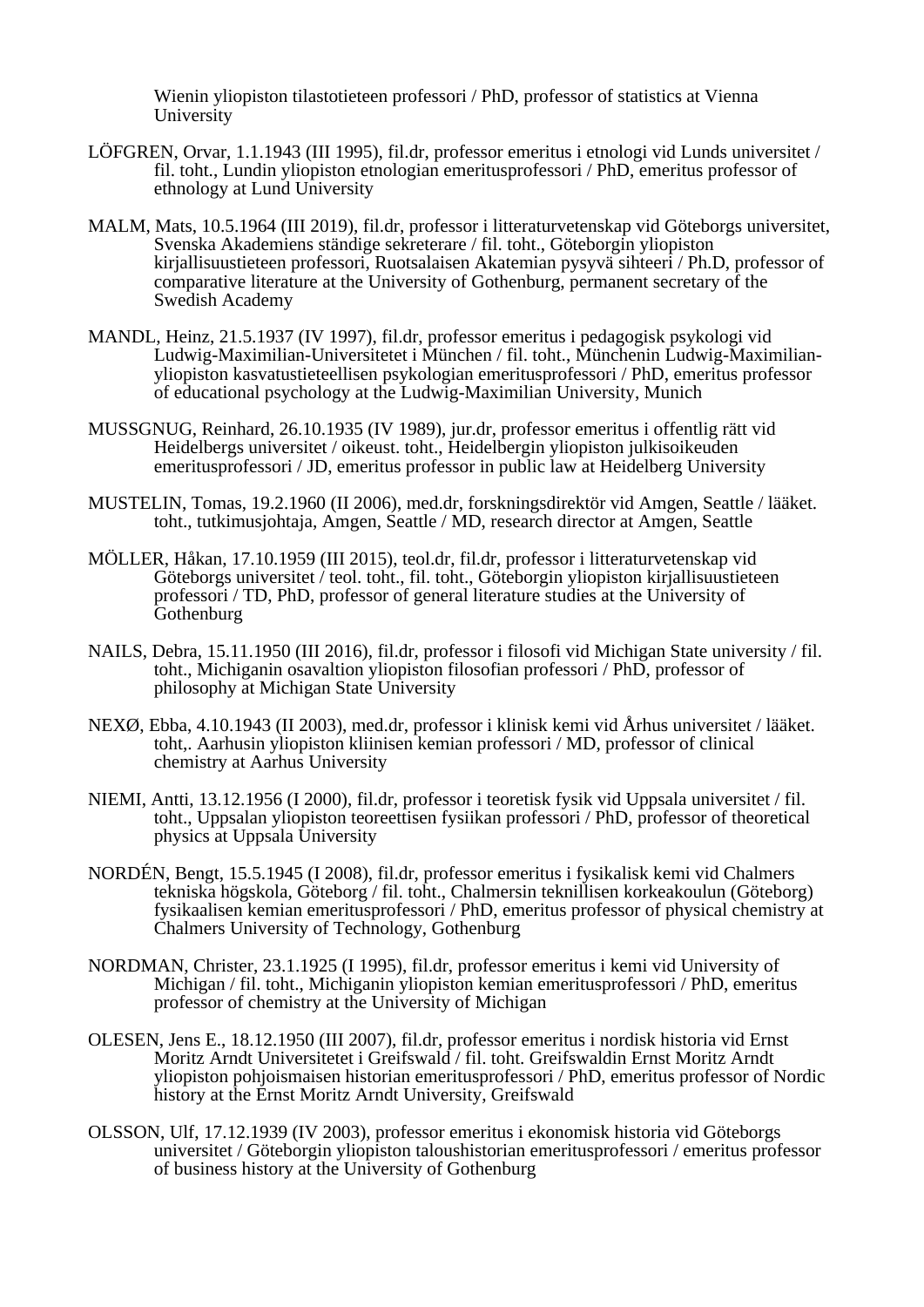- PETTERSSON, Torsten, 9.7.1955 (III 2006), fil.dr, professor i litteraturvetenskap vid Uppsala universitet / fil. toht., Uppsalan yliopiston kirjallisuustieteen professori / PhD, professor of literature studies at Uppsala University
- PETTERSSON, Ulf, 24.9.1942 (II 1996), med.dr, professor emeritus i medicinsk genetik vid Uppsala universitet / lääket. toht., Uppsalan yliopiston lääketieteellisen genetiikan emeritusprofessori / MD, emeritus professor of medical genetics at Uppsala University
- PYE, Michael, 22.4.1939 (III 2000), fil.dr, professor emeritus i religionsvetenskap vid universitetet i Marburg / fil. toht., Marburgin yliopiston uskontotieteen emeritusprofessori / PhD, professor of religious studies at Marburg University
- PÄÄBO, Svante, 1.1.1955 (II 2002), fil.dr, direktör för Leipzigs Max Planck-institut för evolutionär antropologi / fil. toht., Evolutionaarisen antropologian Leipzigin Max Planckinstituutin johtaja / PhD, Director of the Max Planck Institute for Evolutionary Anthropology in Leipzig
- REES, Sir Martin, 23.6.1942 (I 2003), fil.dr, professor i astrofysik vid Cambridge University / fil. toht., Cambridgen yliopiston astrofysiikan professori / PhD, Professor of astrophysics at Cambridge University
- RESS, Georg, 21.1.1935 (IV 1986), jur.dr, pol.dr, professor emeritus i tysk och utländsk offentlig rätt vid Saarlands universitet / oikeust. toht., valtiot. toht., Saarlandin yliopiston saksan ja ulkomaalaisen julkisoikeuden emeritusprofessori / JD, DSocSci, professor emeritus of German and foreign public law at Saarland University
- ROSLIN, Tomas, 6.12.1969 (II 2020), fil.dr, professor i insektsekologi vid Sveriges lantbruksuniversitet / fil.toht., hyönteisekologian professori Ruotsin maatalousyliopistossa (SLU) / PhD, professor of insect ecology at Swedish University of Agricultural Sciences SLU
- ROTHSTEIN, Bo, -.-.1954 (III 2016), pol.dr, professor i statsvetenskap vid Göteborgs Universitet / valtiot. toht., Göteborgin yliopiston valtiotieteen professori / DPolSci, professor of political science at the University of Gothenburg
- RUIN, Olof K., 8.11.1927 (IV 1981), fil.dr, professor emeritus i statskunskap vid Stockholms universitet / fil. toht., Tukholman yliopiston valtio-opin emeritusprofessori / PhD, professor emeritus of political science at Stockholm University
- RUOSLAHTI, Erkki, 1.1.1940 (II 1989), med.o.kir.dr, distinguished professor, Sanford Burnham Prebys Medical Discovery Institute / lääk. ja kir. toht., distinguished professor, Sanford Burnham Prebys Medical Discovery Institute / MD, distinguished professor, Sanford Burnham Prebys Medical Discovery Institute
- RYDE, Hans, 17.1.1931 (I 1988), fil.dr, professor emeritus i fysik vid Lunds universitet / fil. toht., Lundin yliopiston fysiikan emeritusprofessori / PhD, professor emeritus of physics at Lund University
- RYDVING, Håkan, 9.5.1953 (III 2012), teol.dr, professor i religionsvetenskap vid Universitet i Bergen / teol. toht., Bergenin yliopiston uskontotieteen professori / TD, professor of religious studies at Bergen University
- SAARMA, Mart, 29.6.1949 (II 2006), fil.dr, professor, tidigare direktör för Institutet för bioteknologi vid Helsingfors universitet / fil. toht., professori, Helsingin yliopiston Biotekniikan instituutin entinen johtaja / PhD, professor, former director of the Institute of Biotechnology at the University of Helsinki
- SARANGI, Srikant, -.-.1956 (III 2015), fil.dr, professor i humaniora och medicin vid Ålborgs universitet / fil. toht., Aalborgin yliopiston humanististen tieteiden ja lääketieteen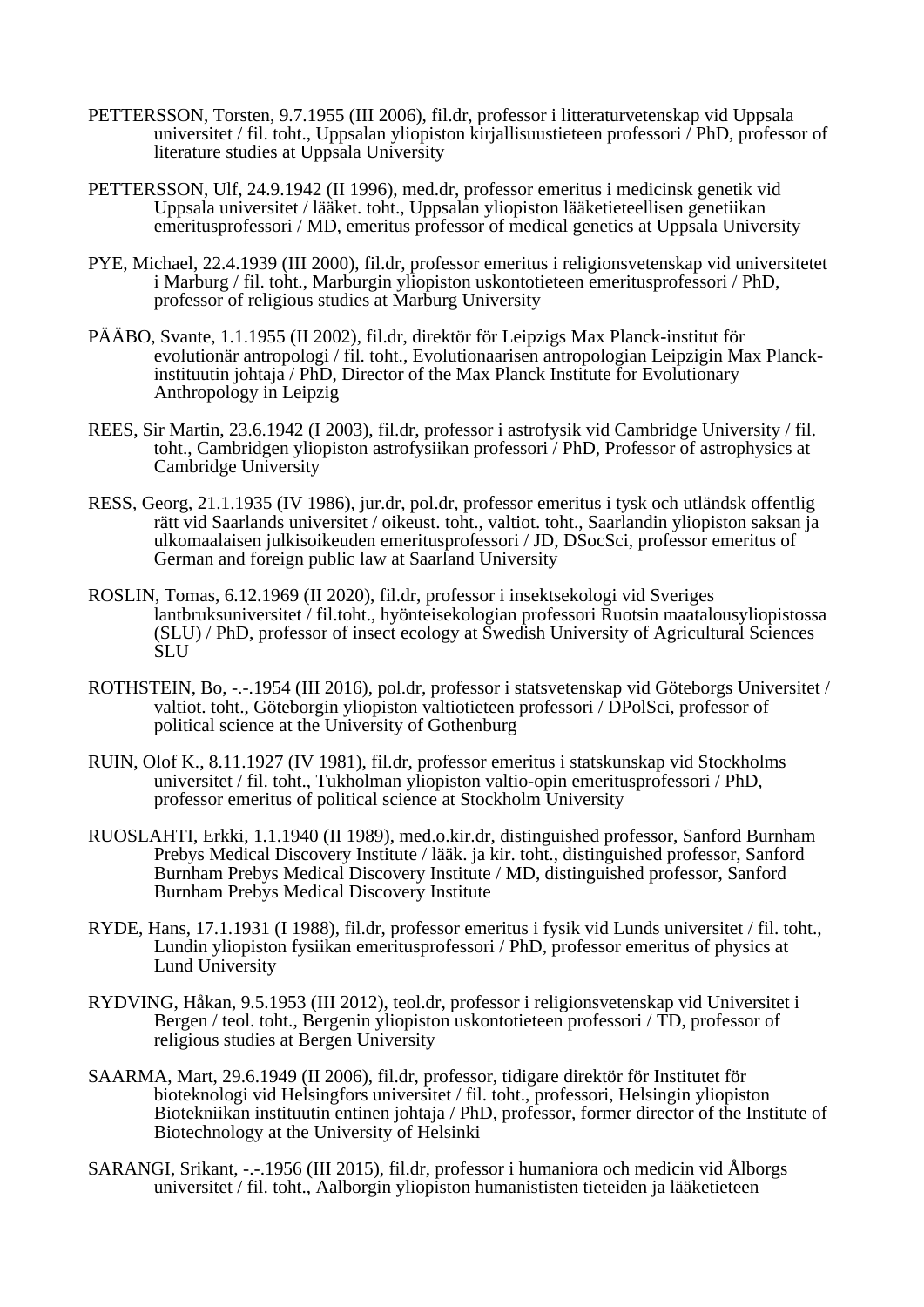professori / PhD, professor in humanities and medicine at Aalborg University

- SCHEININ, Martin, -.-.1954 (IV 2016), fil.dr, professor i internationell offentlig rätt vid European University Institute, Florens / fil. toht., kansainvälisen julkisoikeuden professori, European University Institute, Firenze / PhD, Professor of public international law at the European University Institute, Florence
- SCHIFFRIN, David J., 8.1.1939 (I 1996), fil.dr, professor emeritus i fysikalisk kemi vid Liverpools universitet / fil. toht., Liverpoolin yliopiston fysikaalisen kemian emeritusprofessori / PhD, emeritus professor of physical chemistry at the University of Liverpool
- SCHMIDBAUR, Hubert, 31.12.1934 (I 1990), fil.dr, professor emeritus i oorganisk kemi vid Münchens tekniska universitet / fil. toht., Münchenin teknillisen yliopiston epäorgaanisen kemian emeritusprofessori / PhD, emeritus professor of inorganic chemistry at the Technical University of Munich
- SEGERSTRÅLE, Ullica, 10.10.1945 (IV 2003), professor i sociologi vid Illinois Institute of Technology / Illinoisin Institute of Technologyn sosiologian professori / professor of sociology at Illinois Institute of Technology
- SIMLER, Philippe, 15.10.1940 (IV 1996), professor emeritus i juridik vid Université Robert Schuman, Strasbourg / Strasbourgin Université Robert Schumanin lakitieteen emeritus professori / emeritus professor of law at l'Université Robert Schuman, Strasbourg
- SIMONS, Kai, 24.5.1938 (II 1977), med.o.kir.dr, professor, tidigare direktör för Max Planckinstitutet för molekulär cellbiologi och genetik i Dresden / lääket. ja kir. toht., professori, Dresdenin molekyylisolubiologian ja genetiikan Max Planck instituutin entinen johtaja / MD, professor, former director of the Max Planck Institute for molecular cell biology and genetics in Dresden
- SJÖBLOM, Johan, 12.11.1953 (I 2007), fil.dr, professor i yt- och kolloidkemi vid Norges teknisknaturvetenskapliga universitet, Trondheim / fil. toht., Norjan teknillis- luonnontieteellisen yliopiston (Trondheim) pinta- ja kolloidikemian professori / PhD, professor of surface and colloid chemistry at the Norwegian University of Science and Technology, Trondheim
- STENSETH, Nils Christian, 29.7.1949 (II 2006), fil.dr, professor vid matematisknaturvetenskapliga fakulteten vid Oslo universitet / fil. toht., Oslon yliopiston matemaattisluonnontieteellisen tiedekunnan professori / PhD, professor at the Faculty of mathematics and natural sciences of Oslo University
- \* STRÖMHOLM, Stig, 10.9.1931 (IV 1981), jur.dr, akademiker (Finlands Akademi), professor emeritus i civilrätt med internationell privaträtt vid Uppsala universitet / oikeust. toht., akateemikko (Suomen Akatemia), Uppsalan yliopiston siviilioikeuden ja kansainvälisen yksityisoikeuden emeritusprofessori / JD, Academician (Academy of Finland), emeritus professor of Civil Law and International Private Law
- SUNDBERG, Jacob, 29.5.1927 (IV 1983), jur.dr, professor emeritus i allmän rättslära vid Stockholms universitet / oikeust. toht., Tukholman yliopiston yleisen oikeusopin emeritusprofessori / JD, emeritus professor of jurisprudence at Stockholm University
- SVARTVIK, Jan, 18.8.1931 (III 1986), fil.dr, professor emeritus i engelska vid Lunds universitet / fil. toht., Lundin yliopiston englannin kielen emeritusprofessori / PhD, emeritus professor of English at Lund University
- SÖDERSTRÖM, Hans Tson, 25.2.1945 (IV 1994), ekon dr, docent, tidigare adjungerad professor i konjunkturanalys och makroekonomisk politik vid Handelshögskolan i Stockholm / taloust. toht., dosentti, Tukholman kauppakorkeakoulun suhdanneanalyysin ja makrotaloudellisen politiikan entinen adjungoitu professori / PhD (econ), docent, former adjunct professor of macroeconomic policy analysis at Stockholm School of Economics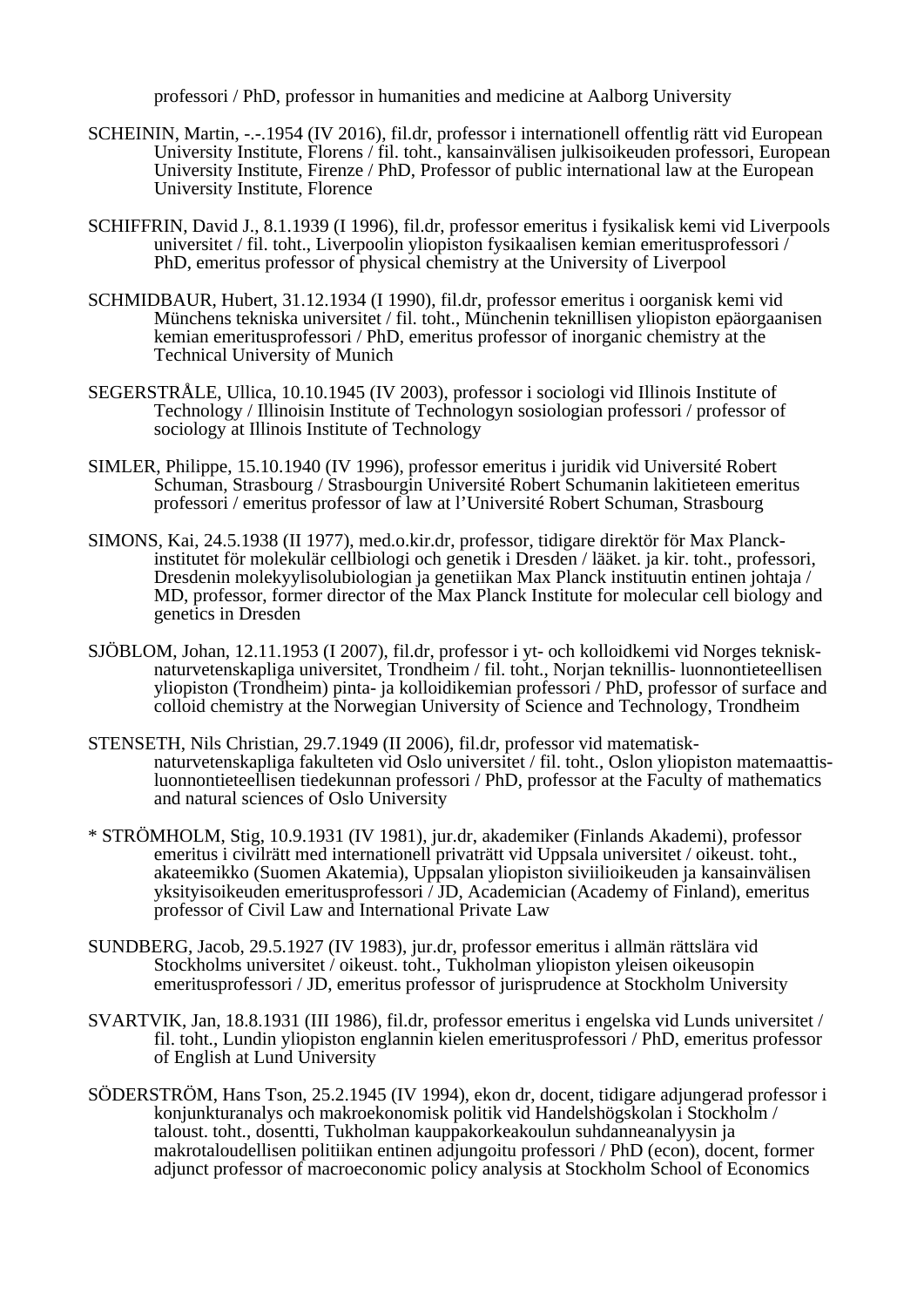- TARRANT, Harold, 29.12.1946 (III 2003), fil.dr, professor emeritus i antikens historia och kultur vid Universitetet i Newcastle, Australien / fil. toht., Australian Newcastlen yliopiston antiikintutkimuksen emeritusprofessori / PhD, emeritus professor of Classics at the University of Newcastle, Australia
- TELEMAN, Ulf, 13.1.1934 (III 1995), fil.dr, professor emeritus i svenska språket vid Lunds universitet / fil. toht., Lundin yliopiston ruotsin kielen emeritusprofessori / PhD, professor emeritus of Swedish language at Lund University
- TROEBST, Stephan, 10.1.1955 (III 2012), fil.dr, professor i Ost-Centraleuropas kultur vid Leipzigs universitet / fil. toht., Leipzigin yliopiston itäisen Keski-Euroopan kulttuurin professori / PhD, professor of East Central European culture at the University of Leipzig
- UGASTE, Ülo, 17.4.1939 (I 1999), fil.dr, professor emeritus i tillämpad fysik vid Revals universitet / fil. toht., Tallinnan yliopiston sovelletun fysiikan emeritusprofessori / PhD, emeritus professor of applied physics at Tallinn University
- UHLMANN, Gunther, 9.2.1952 (I 2013), fil.dr, professor i matematik vid University of Washington / fil. toht., Washingtonin yliopiston matematiikan professori / PhD, professor of mathematics at the University of Washington
- VATN, Arild, 17.5.1952 (IV 2015), fil.dr, professor i resursekonomi vid Norges miljö- och biovetenskapliga universitet / fil.toht., Norjan ympäristötieteen ja biologian yliopiston / PhD, professor of resource economics at the Norwegian University of Life Sciences
- VERSCHUEREN, Jef, 30.4.1952 (III 2010), fil.dr, professor emeritus i lingvistik vid Antwerpens universitet / fil. toht., Antwerpenin yliopiston lingvistiikan emeritusprofessori / PhD, emeritus professor of linguistics at the University of Antwerp
- VIDÉN, Gunhild, 13.3.1952 (III 2020), fil.dr, professor emerita i latin vid Göteborgs universitet / fil.toht., Göteborgin yliopiston latinan kielen emeritaprofessori / PhD, emerita professor of latin at University of Gothenburg
- VILLARD, Pierre, 16.10.1939 (IV 1994), jur.dr, professor emeritus i rättshistoria vid l'Université René Descartes Paris V / oikeust. toht., l'Université René Descartes Paris V:n oikeushistorian emeritusprofessori / JD, emeritus professor of history of law at l'Université René Descartes Paris V
- WALLBERG-HENRIKSSON, Harriet, 25.5.1956 (II 2006), fil.dr, professor i fysiologi vid Karolinska Institutet i Stockholm / fil. toht., Karolinska Institutetin fysiologian professori / PhD, professor of physiology at the Karolinska Institutet in Stockholmfil.dr, professor i fysiologi vid Karolinska Institutet i Stockholm
- WERDELIN, Lars, 24.9.1955 (II 2014), fil.dr, professor, förste intendent vid Naturhistoriska riksmuseet i Stockholm / fil. toht., professori, Ruotsin luonnonhistoriallisen museon yliintendentti, Tukholma / PhD, professor, first curator at The Swedish Museum of Natural History in Stockholm
- WIGZELL, Hans, 28.10.1938 (II 2000), med.dr, professor emeritus i immunologi vid Karolinska Institutet i Stockholm / lääket. toht., Karolinska Institutetin immunologian emeritusprofessori / MD, emeritus professor of immunology at the Karolinska Institutet in Stockholm
- WIKSTRÖM, Solveig, 1.1.1931 (IV 1993), professor emerita i företagsekonomi vid Stockholms universitet / Tukholman yliopiston yritystalouden emeritaprofessori / emerita professor of business administration at Stockholm University
- WORSNOP, Douglas, 1.11.1952 (I 2010), fil.dr, professor, Aerodyne Research, Massachusetts / fil. toht., professori, Aerodyne Research, Massachusetts / Ph.D., professor, Aerodyne